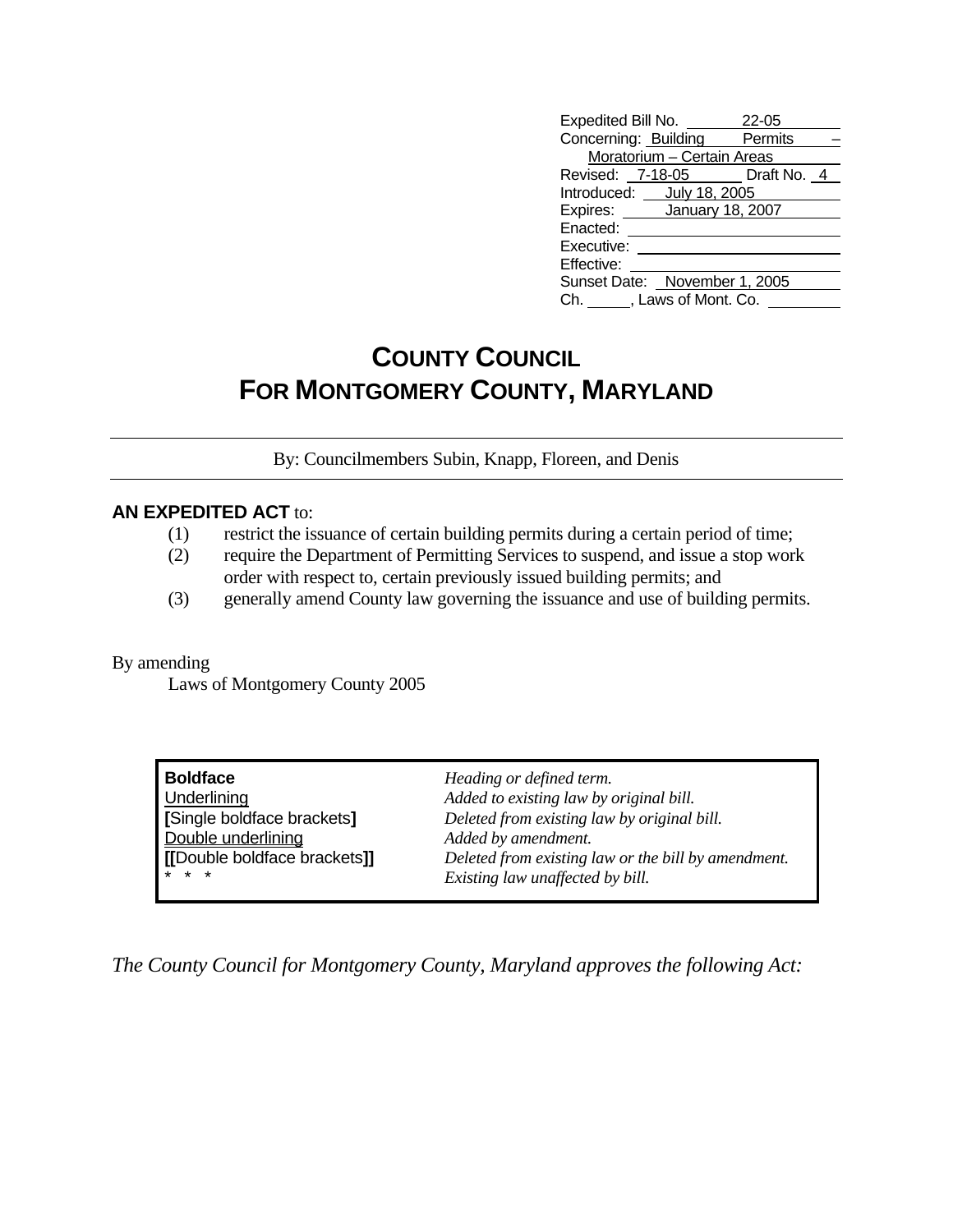| $\mathbf{1}$   |         |     | The Laws of Montgomery County 2005 are amended as follows:              |
|----------------|---------|-----|-------------------------------------------------------------------------|
| $\overline{2}$ | Sec. 1. |     | <b>Moratorium; expiration.</b>                                          |
| 3              | (a)     |     | <u>Notwithstanding any contrary provision of Chapter 8 or any other</u> |
| 4              |         |     | County law:                                                             |
| 5              |         | (1) | the Department of Permitting Services must not issue a building         |
| 6              |         |     | permit for construction of any residential building for which a site    |
| 7              |         |     | plan is required by Chapter 59; and                                     |
| 8              |         | (2) | the Department of Permitting Services must suspend, and must            |
| 9              |         |     | immediately issue a stop work order with respect to, any building       |
| 10             |         |     | permit previously issued for construction of any residential            |
| 11             |         |     | <u>building for which a site plan is required by Chapter 59 if</u>      |
| 12             |         |     | <u>construction of that building has not actually started when this</u> |
| 13             |         |     | Act takes effect.                                                       |
| 14             | (b)     |     | <u>This Act expires on the earlier of:</u>                              |
| 15             |         | (1) | November 1, 2005; or                                                    |
| 16             |         | (2) | with respect to any residential building for which a site plan is       |
| 17             |         |     | required by Chapter 59, 15 days after the Council receives a            |
| 18             |         |     | <u>report, signed jointly by the Chair of the County Planning Board</u> |
| 19             |         |     | and the Director of the Department of Permitting Services,              |
| 20             |         |     | <u>verifying that plans for that building conform to all applicable</u> |
| 21             |         |     | provisions of any approved project plan, subdivision plan, site         |
| 22             |         |     | plan, and building permit, and any other applicable requirement         |
| 23             |         |     | of Chapter 8, Chapter 50, and Chapter 59.                               |
| 24             |         |     | Sec. 2. Expedited Effective Date.                                       |

25 The Council declares that this legislation is necessary for the immediate 26 protection of the public interest. This act takes effect on the date when it becomes 27 law.